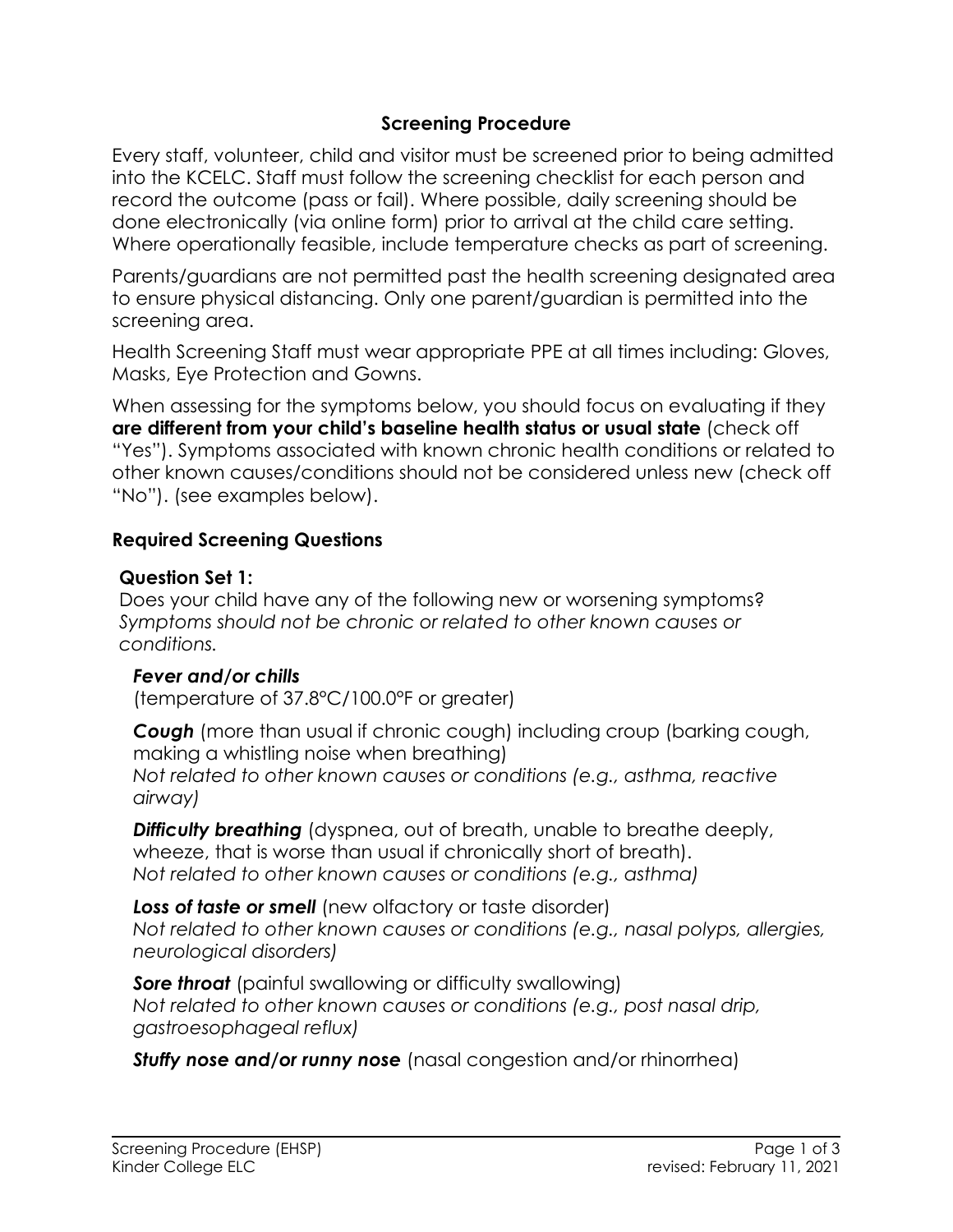*Not related to other known causes or conditions (e.g., seasonal allergies, returning inside from the cold, chronic sinusitis unchanged from baseline, reactive airways)*

*Headache* that is new and persistent, unusual, unexplained, or long-lasting *Not related to other known causes or conditions (e.g., tension-type headaches, chronic migraines)*

### *Nausea, vomiting and/or diarrhea*

*Not related to other known causes or conditions (e.g. transient vomiting due to anxiety in children, chronic vestibular dysfunction, irritable bowel syndrome, inflammatory bowel disease, side effect of medication)*

*Feeling unwell, muscle aches or tired* (general feeling of being unwell, lack of energy, extreme tiredness, poor feeding in infants) that is unusual or unexplained

*Not related to other known causes or conditions (e.g., depression, insomnia, thyroid dysfunction, anemia)*

### **Question 2:**

Does anyone in your household have one or more of the above symptoms?

### **Question 3:**

Has anyone in your household travelled outside of Canada in the past 14 days?

#### **Question 4:**

Has your child been notified as a close contact of someone with COVID-19 or been told to stay home and self-isolate?

## **Results of Screening Process:**

## *If you answered "YES" to any of the symptoms included under Question Set 1:*

- Your child should stay home to isolate immediately.
- Get tested for COVID-19 or contact your child's health care provider for further advice or assessment
	- o If a health care provider has diagnosed a condition that isn't related to COVID-19, your child can return to child care 24 hours after their symptoms improve. Their siblings are then not required to self-isolate for 10 days.
- Without a test, your child and their siblings must stay home for 10 days. They may return to school after 10 days if they do not have symptoms. A doctor's note is not needed for return to school.

## *If you answered "YES" to any Questions 2 to 4:*

- Your child should stay home and self-isolate.
- Contact Toronto Public Health and follow public health advice